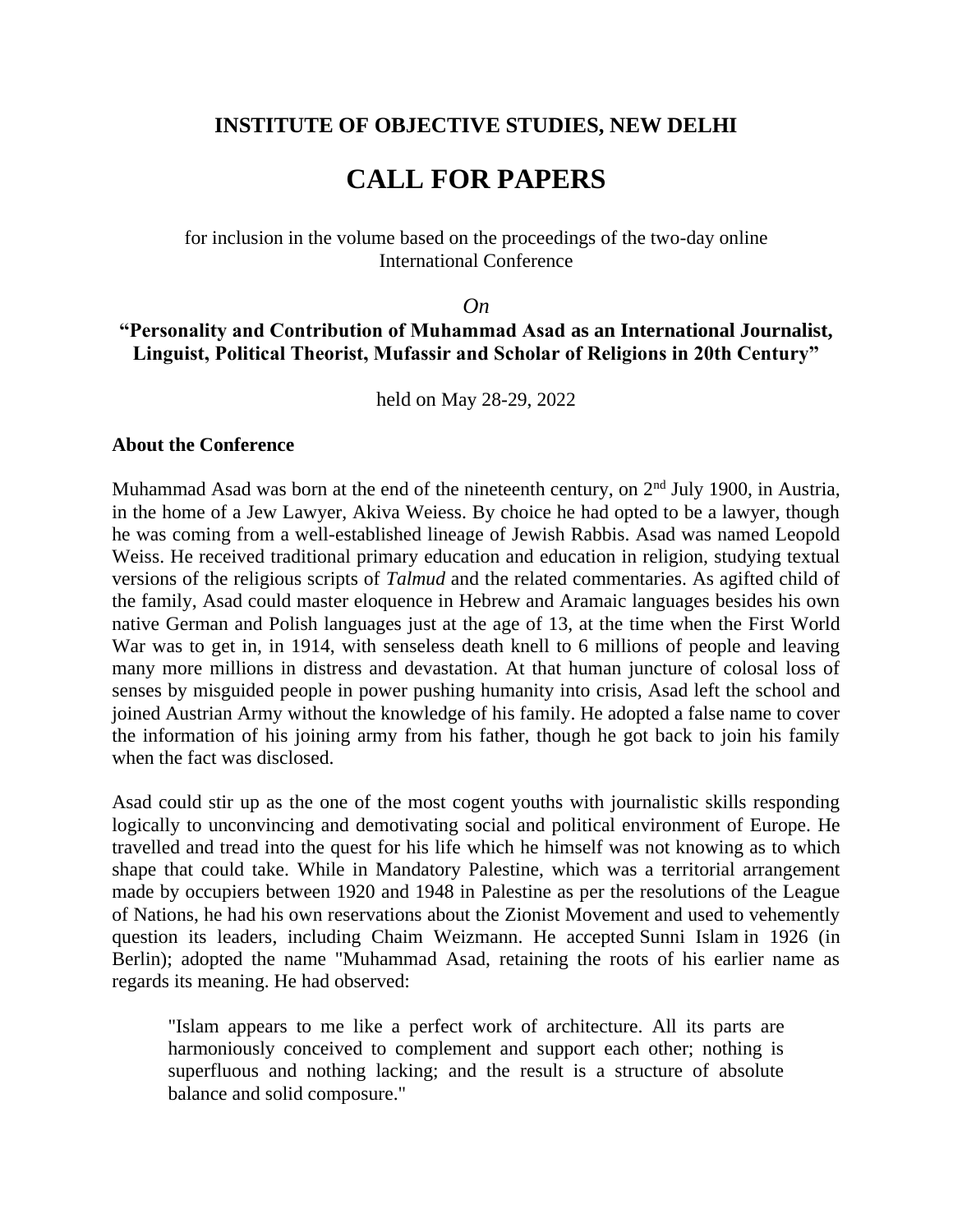Distinguished, as he is considered, he advocated *Ijtihad* and rationality in interpreting religious texts. With due concern he dedicated his works 'to people who think' so being best described as "Europe's gift to Islam" and "a mediator between Islam and the West". In 2008, the entrance square to the UN Office in Vienna was named *Muhammad Asad Platz* in commemoration of his work as a "religious bridge-builder". Vienna's cultural adviser, Andreas Mailath-Pokorny were present at the unveiling of the square. Mailath Pokorny, while talking to the media said:

"There is probably no more appropriate place to honor Muhammad Asad than that in front of the UN-City. Muhammad Asad was a citizen of the world, who was at home, and left his mark, everywhere in the world, especially in the Orient."

Towards the end of his life, Asad moved to Spain and lived there with his third wife, Pola Hamida Asad, an American national of Polish Catholic descent who had also converted to Islam, until his death on 20 February 1992 at the age of 91. He was buried in the Muslim cemetery of Granada in the former Moorish province of Andalusia, Spain.

In its furtherance of the programmes on International Personalities, the Institute of Objective Studies, New Delhi (India) in collaboration with the International Institute of Islamic Thought, USA, had organised a two-day International Conference on the **"Personality and Contribution of Muhammad Asad as an International Journalist, Linguist, Political Theorist, Mufassir and Scholar of Religions in 20th Century" on May 28-29, 2022 at New Delhi (India).**

### **Objective of the Conference:**

The objective of the conference was to promote academic endeavours of understanding personalities, opinions and cultures across the globe for fostering a critical healthy international understanding in accordance with Article 51 of the Constitution of India and International Instruments like UN Charter.

### **Participation:**

Academicians, scholars, administrators, social workers, policy makers, promoters of international cooperation etc., from all over the world participated in it.

### **Paper Publication:**

Prospective authors are invited to contribute to and help shape the conference proceedings through submissions of their research abstracts (in 200 words) and subsequent full paper (in 4000-5000 words) based on the themes mentioned below. Also, high quality research contributions describing original and unpublished results of conceptual, constructive, empirical, experimental, or theoretical work of Muhammad Asad are welcome.